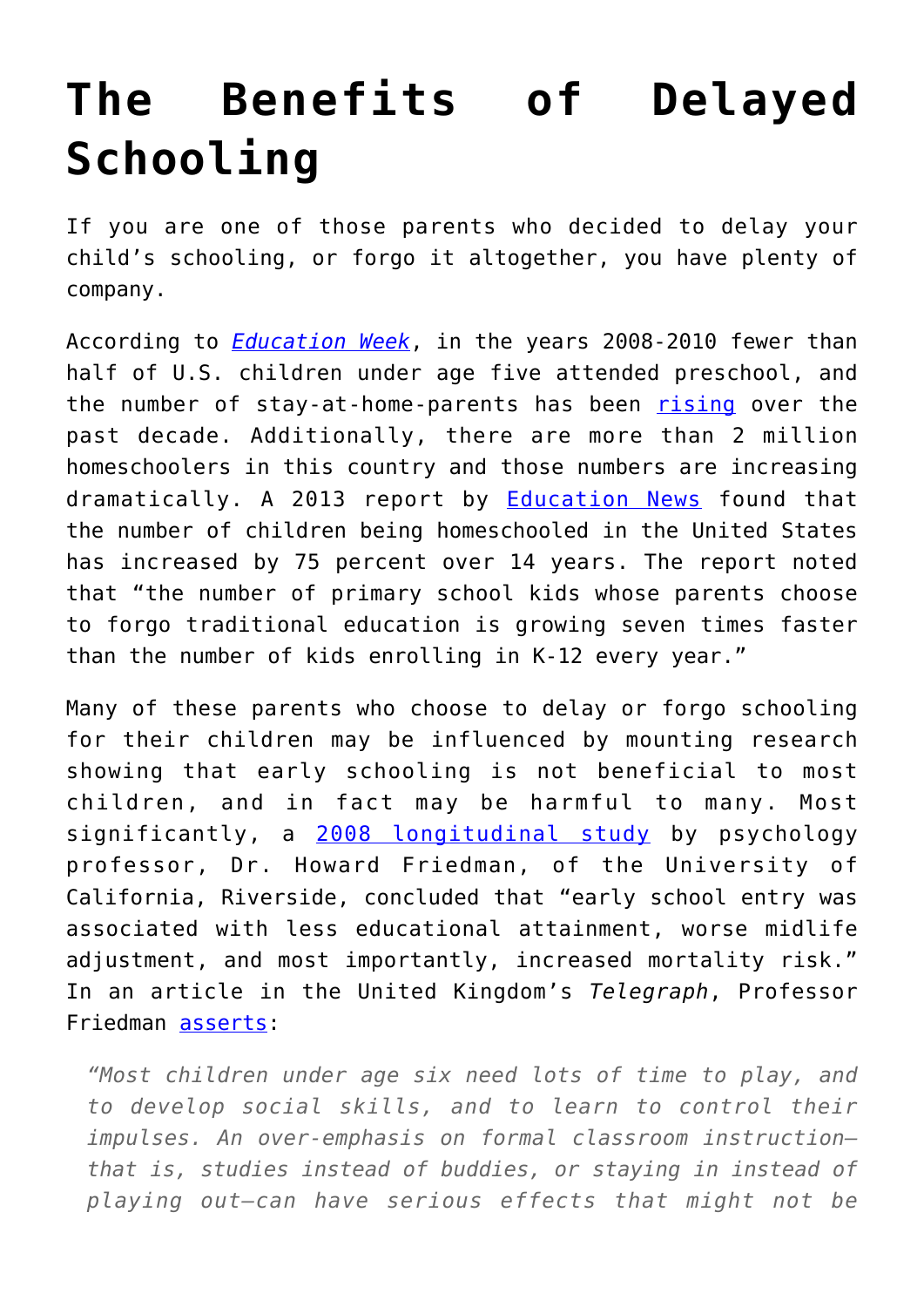*apparent until years later."*

In fact, the UK seems to be taking Dr. Friedman's research, and that of others, to heart in an attempt to halt the expansion of formal schooling to earlier ages. In 2013, a respected group of more than 130 researchers and practitioners in the early childhood education field [argued](http://www.telegraph.co.uk/education/educationnews/10302249/Start-schooling-later-than-age-five-say-experts.html) that formal schooling should be delayed until age six or seven, citing the "profound damage" that early schooling is causing children.

Here in the U.S., a 2015 research paper by Stanford University professor, Thomas Dee, [found](https://ed.stanford.edu/news/stanford-gse-research-finds-strong-evidence-mental-health-benefits-delaying-kindergarten) that delaying school entry led to less hyperactivity and more attentiveness. Children who entered formal schooling closer to age 7 were able to exhibit more self-regulation and had better mental health markers than children who entered school at age 6 or earlier. Even more remarkable is that this effect was sustained until at least age 11.

But what about the poor and disadvantaged children who purportedly benefit from earlier, more formal schooling? Dr. Richard House, a senior lecturer at the University of Roehamptom in London, [argues](http://www.telegraph.co.uk/education/educationnews/9266592/Bright-children-should-start-school-at-six-says-academic.html):

*"There are of course some children from very deprived backgrounds who on balance would, and certainly do, gain a net benefit from such early interventions. But the evidence is now quite overwhelming that such an early introduction to institutional learning is not only quite unnecessary for the vast majority of children, but can actually cause major developmental harm, and at worst a shortened life-span."*

As efforts mount both domestically and abroad to push academics and expand government schooling to increasingly younger children, it is important for parents to look at the data and implications of such early education policy. While the relatively small percentage of children from "very